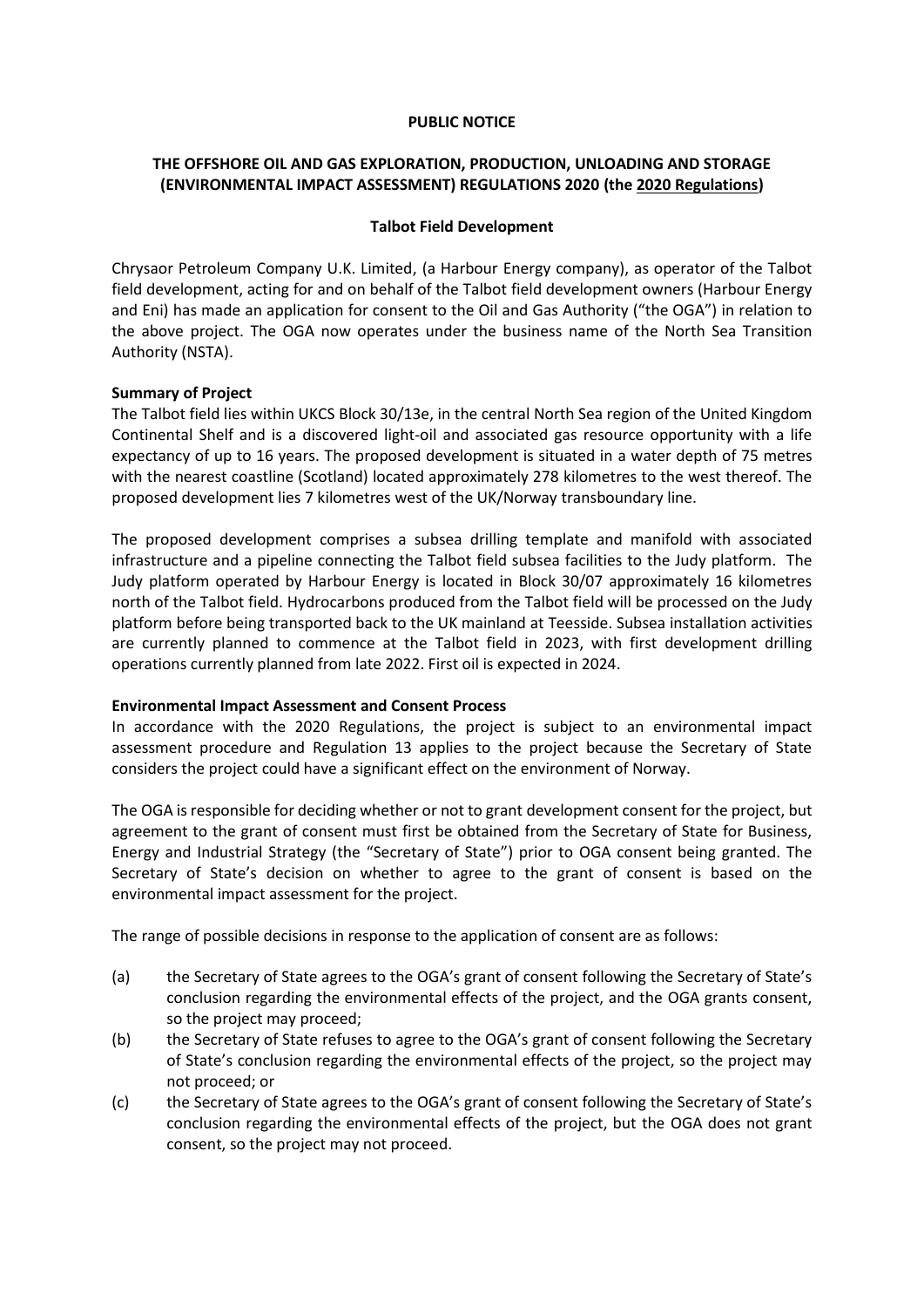Where the Secretary of State agrees to the grant of development consent, the Secretary of State may apply certain conditions to the consent that the Talbot Field Development owners must comply with, including environmental conditions to avoid, prevent, reduce or offset any significant adverse effects on the environment and measures to monitor such conditions.

Notice of the decision of the Secretary of State and the OGA decision for the project will be published at: [https://www.gov.uk/guidance/the-2020-eia-regulations#environmental-impact-assessments-eia.](https://www.gov.uk/guidance/the-2020-eia-regulations#environmental-impact-assessments-eia)

## **Access to Further Information**

Copies of this notice, the summary of the project and the Environmental Statement can be viewed and downloaded at [https://www.harbourenergy.com](https://www.harbourenergy.com/) and at [https://www.gov.uk/guidance/the-](https://www.gov.uk/guidance/the-2020-eia-regulations#environmental-impact-assessments-eia)[2020-eia-regulations#environmental-impact-assessments-eia.](https://www.gov.uk/guidance/the-2020-eia-regulations#environmental-impact-assessments-eia) These documents will be available to access for at least three months following the date on which the Secretary of State publishes the decision notice under Regulation 16(1) (publication of consent decisions) of the 2020 Regulations.

A copy of the Environmental Statement and summary of the project may also be obtained by post or email. Requests should be made by **15 July 2022** to the following:

Harbour Energy Rubislaw House Anderson Drive Aberdeen AB15 6FZ

Contact: Simon Thomas [\(simon.thomas@harbourenergy.com\)](mailto:simon.thomas@harbourenergy.com) or Craig Bloomer [\(craig.bloomer@harbourenergy.com\)](mailto:craig.bloomer@harbourenergy.com) Telephone - +44 (0)1224 205000

#### **Public Consultation**

Representations, comments or questions relating to the project may be made to the Secretary of State by **15 July 2022**. All representations should quote reference number D/4273/2021 and may be made by letter or by email to:

Business Support Team Offshore Petroleum Regulator for Environment & Decommissioning Department for Business, Energy and Industrial Strategy AB1 Building Crimon Place Aberdeen AB10 1BJ

## [BST@beis.gov.uk](mailto:BST@beis.gov.uk)

#### **Judicial Review**

A person aggrieved by the grant of consent for a project may apply to the Court for leave/ permission to apply for judicial review of the relevant decision or decisions. The United Kingdom has three separate legal systems; one each for England and Wales, Scotland and Northern Ireland. The rules for any application for leave/permission to apply for judicial review may vary depending on where that application is made, but it is important to note that there are time limits for making any application and judicial review may only be available if the applicant has standing/a sufficient interest in the